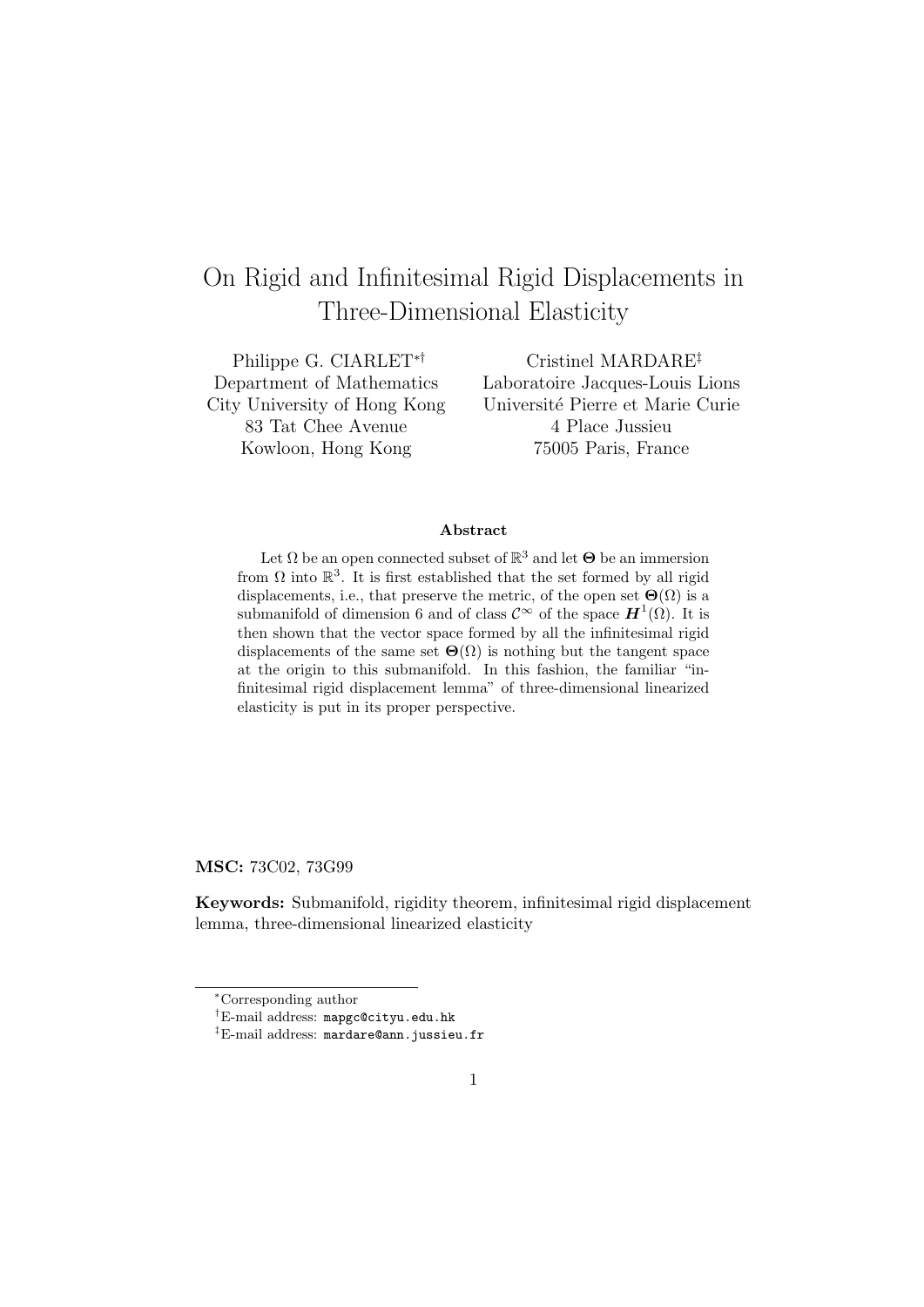### Introduction

Further details about the various notions and notations used here are provided in the next sections.

The following infinitesimal rigid displacement lemma in curvilinear coordinates plays a crucial rôle in linearized three-dimensional elasticity: Let  $\Omega$  be an open connected subset of  $\mathbb{R}^3$ , let  $\Theta$  be a smooth enough immersion from  $\Omega$  into a three-dimensional Euclidean space  $\mathbb{E}^3$ , and let  $\widetilde{\mathbf{v}} \in H^1(\Omega)$  be a vector field that satisfies

$$
e_{i\parallel j}(\widetilde{\boldsymbol{v}})=0
$$
 a.e. in  $\Omega$ ,

where

$$
e_{i\parallel j}(\widetilde{\boldsymbol{v}}) = \frac{1}{2}(\partial_i \widetilde{\boldsymbol{v}} \cdot \boldsymbol{g}_j + \partial_j \widetilde{\boldsymbol{v}} \cdot \boldsymbol{g}_i) \quad \text{and} \quad \boldsymbol{g}_i = \partial_i \boldsymbol{\Theta}.
$$

Then there exist vectors  $c \in \mathbb{E}^3$  and  $d \in \mathbb{E}^3$  such that

$$
\widetilde{\boldsymbol{v}}(x) = \boldsymbol{c} + \boldsymbol{d} \wedge \boldsymbol{\Theta}(x)
$$
 for almost all  $x \in \Omega$ .

For a proof, see [3, Theorem 1.7-3].

In elasticity theory in curvilinear coordinates, the set  $\Theta(\Omega) \subset \mathbb{E}^3$  is viewed as the reference configuration of a three-dimensional elastic body and the field  $\tilde{\mathbf{v}}$  is viewed as a *displacement field* of the set  $\Theta(\Omega)$ .

The functions  $e_{i||j}(\tilde{v})$  are the covariant components of the *linearized change of metric tensor* associated with the displacement field  $\tilde{v}$  and a displacement field of the above form  $\tilde{v} = c + d \wedge \Theta$  is called an *infinitesimal rigid displacement* of the set  $\Theta(\Omega)$ .

The infinitesimal rigid displacement lemma plays a crucial rôle for establishing the uniqueness (possibly in a quotient space) and, in conjunction with Korn's inequality, the existence of solutions to the boundary value problems of three-dimensional linearized elasticity expressed in terms of curvilinear coordinates; see [3, Chapter 1]. Note in passing that the more customary version, in Cartesian coordinates, of this lemma is immediately recovered by identifying  $\mathbb{E}^3$  with  $\mathbb{R}^3$  and by letting  $\mathbf{\Theta} = id_{\Omega}$ .

One objective of this paper is to put this lemma in its proper perspective, as the linearized counterpart of the familiar *rigidity theorem* of threedimensional differential geometry, once this theorem has been properly extended to the Sobolev space  $H^1(\Omega)$ .

This extension is carried out in Theorem 1, which relies in particular on a crucial extension of Liouville's theorem, originally due to Reshetnyak [8] and recently given a particularly concise and elegant proof by Friesecke, James and Müller [7].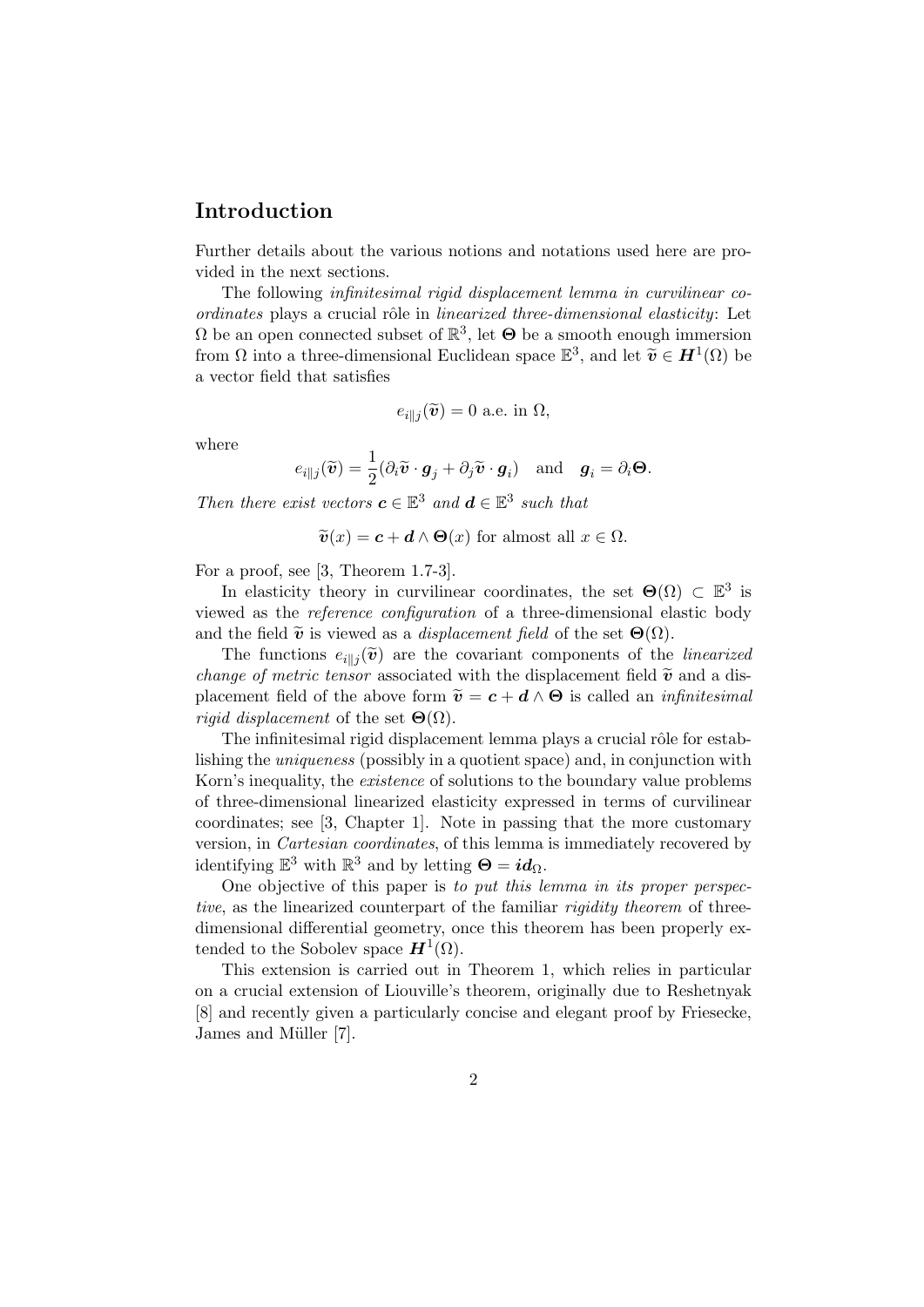It is then shown in Theorem 2 and its corollary that the set  $\mathcal{M}_{\text{rig}}$  formed by all the *rigid displacements* of the set  $\Theta(\Omega)$ , i.e., those that satisfy the assumptions of the extended rigidity theorem, is a *submanifold of dimension* 6 and of class  $C^{\infty}$  of the space  $\mathbf{H}^{1}(\Omega)$ .

It is finally established in Theorem 3 that the vector space spanned by the infinitesimal rigid displacements of the set  $\Theta(\Omega)$  is nothing but the tangent space at the origin to the manifold  $\mathcal{M}_{\text{rig}}$ . This result hinges on the wellknown characterization of the tangent space at  $I$  to the special orthogonal group.

The results of this paper have been announced in [5]. Their extension to rigid and infinitesimal rigid displacements on a surface is carried out in [6].

#### 1 The rigidity theorem in Sobolev spaces

All spaces, matrices, etc., considered are real. The notations  $\mathbb{M}^3, \mathbb{O}^3, \mathbb{O}^3_+$ , and  $\mathbb{A}^3$  respectively designate the sets of all square matrices of order 3, of all orthogonal matrices of order 3, of all matrices  $\mathbf{Q} \in \mathbb{O}^3$  with det  $\mathbf{Q} = 1$ , and of all antisymmetric matrices of order 3. The set  $\mathbb{O}^3_+$  is the special orthogonal group. Given  $A \in \mathbb{M}^3$ , Cof A designates the cofactor matrix of A; thus Cof  $A = (\det A)A^{-T}$  if A is invertible.

Latin indices range over the set  $\{1, 2, 3\}$  and the summation convention with respect to repeated indices is used in conjunction with this rule. The identity mapping of a set X is denoted  $id_X$ .

The notation  $\mathbb{E}^3$  designates a three-dimensional Euclidean space and  $a \cdot b$ ,  $a \wedge b$ , and  $|a| = \sqrt{a \cdot a}$  respectively designate the Euclidean inner product, the exterior product of  $a, b \in \mathbb{E}^{3}$ , and the Euclidean norm of  $\boldsymbol{a}\in\mathbb{E}^3.$ 

Let  $\Omega$  be an open subset of  $\mathbb{R}^3$ , let  $x_i$  denote the coordinates of a point  $x \in \mathbb{R}^3$ , and let  $\partial_i := \partial/\partial x_i$  and  $\partial_{ij} := \partial^2/\partial x_i \partial x_j$ . Let  $\Theta \in \mathcal{C}^1(\Omega; \mathbb{E}^3)$  be an immersion, i.e., a mapping such that the three vectors

$$
\boldsymbol{g}_i(x):=\partial_i \boldsymbol{\Theta}(x)
$$

are linearly independent at all points  $x \in \Omega$ . The metric tensor field  $(g_{ij}) \in$  $\mathcal{C}^0(\Omega;\mathbb{M}^3)$  of the set  $\Theta(\Omega)$  (which is open in  $\mathbb{E}^3$  since  $\Theta$  is an immersion; see, e.g., [10, Theorem 3.8.10]) is defined by means of its covariant components

$$
g_{ij}(x) := \mathbf{g}_i(x) \cdot \mathbf{g}_j(x), \quad x \in \Omega,
$$

which are used in particular for computing lengths of curves inside the set  $\Theta(\Omega)$ , considered as isometrically imbedded in  $\mathbb{E}^3$ . Note that the symmetric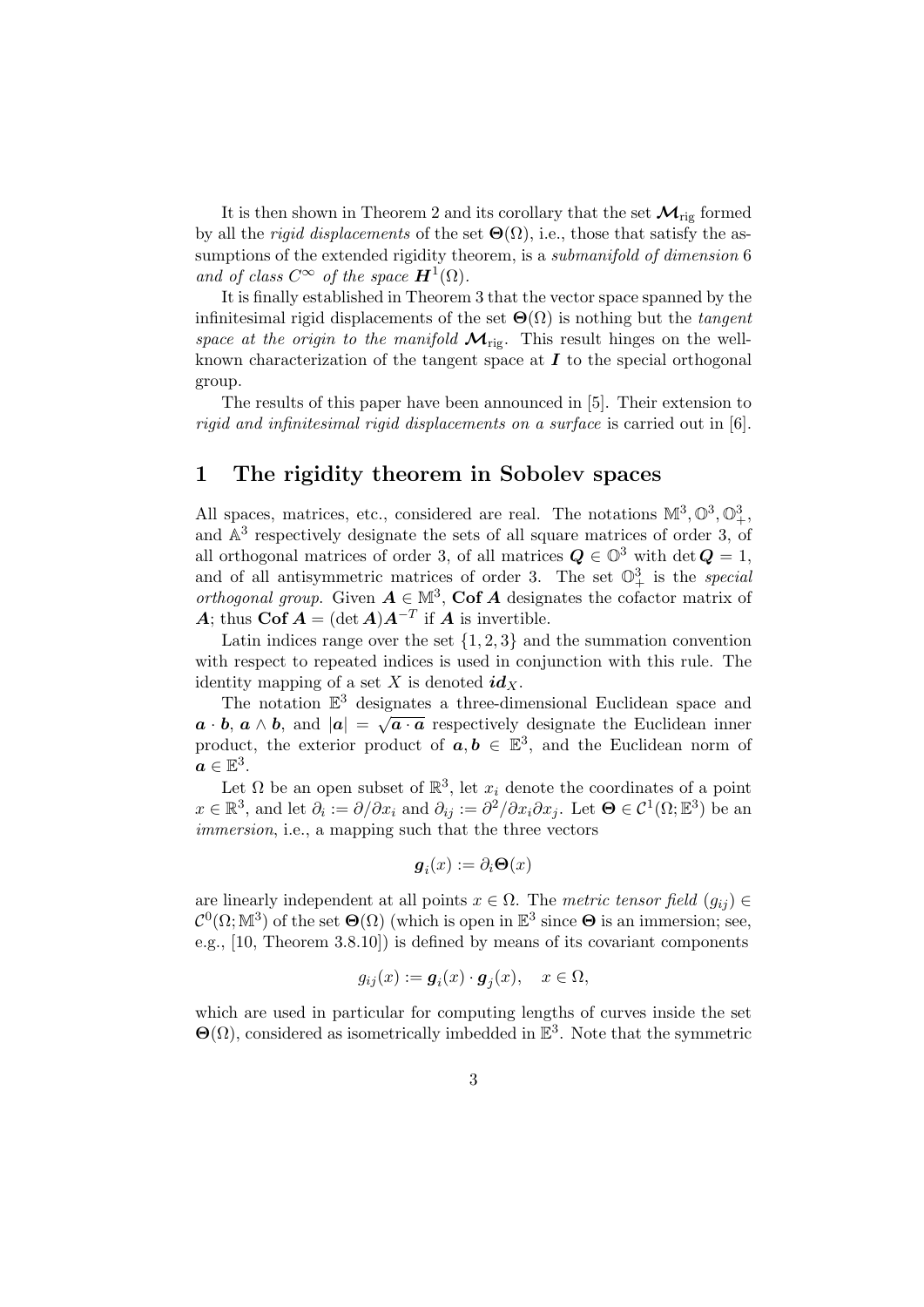positive definite matrix  $(g_{ij}(x)) \in \mathbb{M}^3$ ,  $x \in \Omega$ , is also given by

$$
(g_{ij}(x)) = \nabla \Theta(x)^T \nabla \Theta(x),
$$

where  $\nabla \Theta(x) \in \mathbb{M}^3$  is the matrix whose *j*-th column is  $g_j(x)$ .

In order to avoid cumbersome statements, the distinction will not be made between an element in a Sobolev space, which is an equivalence class, and one of its elements.

The classical *rigidity theorem for an open set* asserts that, if two immersions  $\widetilde{\Theta} \in C^1(\Omega) := C^1(\Omega; \mathbb{E}^3)$  and  $\Theta \in C^1(\Omega)$  have the same metric tensor fields, i.e., if  $\tilde{g}_{ij} = g_{ij}$  in  $\Omega$  (with self-explanatory notations) and  $\Omega$  is connected, then there exist a vector  $c \in \mathbb{E}^{3}$  and a matrix  $Q \in \mathbb{O}^{3}$  such that

$$
\Theta(x) = \mathbf{c} + \mathbf{Q}\Theta(x) \text{ for all } x \in \Omega.
$$

For a proof, see, e.g., [4, Theorem 3].

We now show that a similar result holds under the weaker assumption that  $\widetilde{\Theta} \in H^1(\Omega) := H^1(\Omega; \mathbb{E}^3).$ 

The way the result in part (i) of the next proof is derived is due to Friesecke, James & Müller [7]; the result itself goes back to Reshetnyak [8].

Theorem 1 (rigidity theorem) Let  $\Omega$  be a connected open subset of  $\mathbb{R}^3$ and let  $\Theta \in \mathcal{C}^1(\Omega)$  be a mapping that satisfies det  $\nabla \Theta > 0$  in  $\Omega$ . Assume that there exists a vector field  $\widetilde{\Theta} \in H^1(\Omega)$  that satisfies

det  $\nabla \widetilde{\Theta} > 0$  a.e. in  $\Omega$  and  $\widetilde{g}_{ij} = g_{ij}$  a.e. in  $\Omega$ .

Then there exist a vector  $c \in \mathbb{E}^3$  and a matrix  $Q \in \mathbb{O}^3_+$  such that

 $\widetilde{\Theta}(x) = c + Q\Theta(x)$  for almost all  $x \in \Omega$ .

*Proof.* The Euclidean space  $\mathbb{E}^3$  is identified with the space  $\mathbb{R}^3$  throughout the proof.

(i) To begin with, we consider the special case where  $\Theta = id_{\Omega}$ . In other words, we are given a mapping  $\widetilde{\Theta} \in H^1(\Omega)$  that satisfies  $\nabla \widetilde{\Theta}(x) \in \mathbb{O}^3_+$  for almost all  $x \in \Omega$ . Hence

$$
\mathbf{Cof}\,\nabla\widetilde{\Theta}(x) = (\det \nabla \widetilde{\Theta}(x))\nabla \widetilde{\Theta}(x)^{-T} = \nabla \widetilde{\Theta}(x)^{-T} \text{ for almost all } x \in \Omega,
$$

on the one hand. Since, on the other hand,

$$
\text{div }\mathbf{Cof }\nabla \widetilde{\Theta}=\mathbf{0} \text{ in } (\mathcal{D}'(B))^3
$$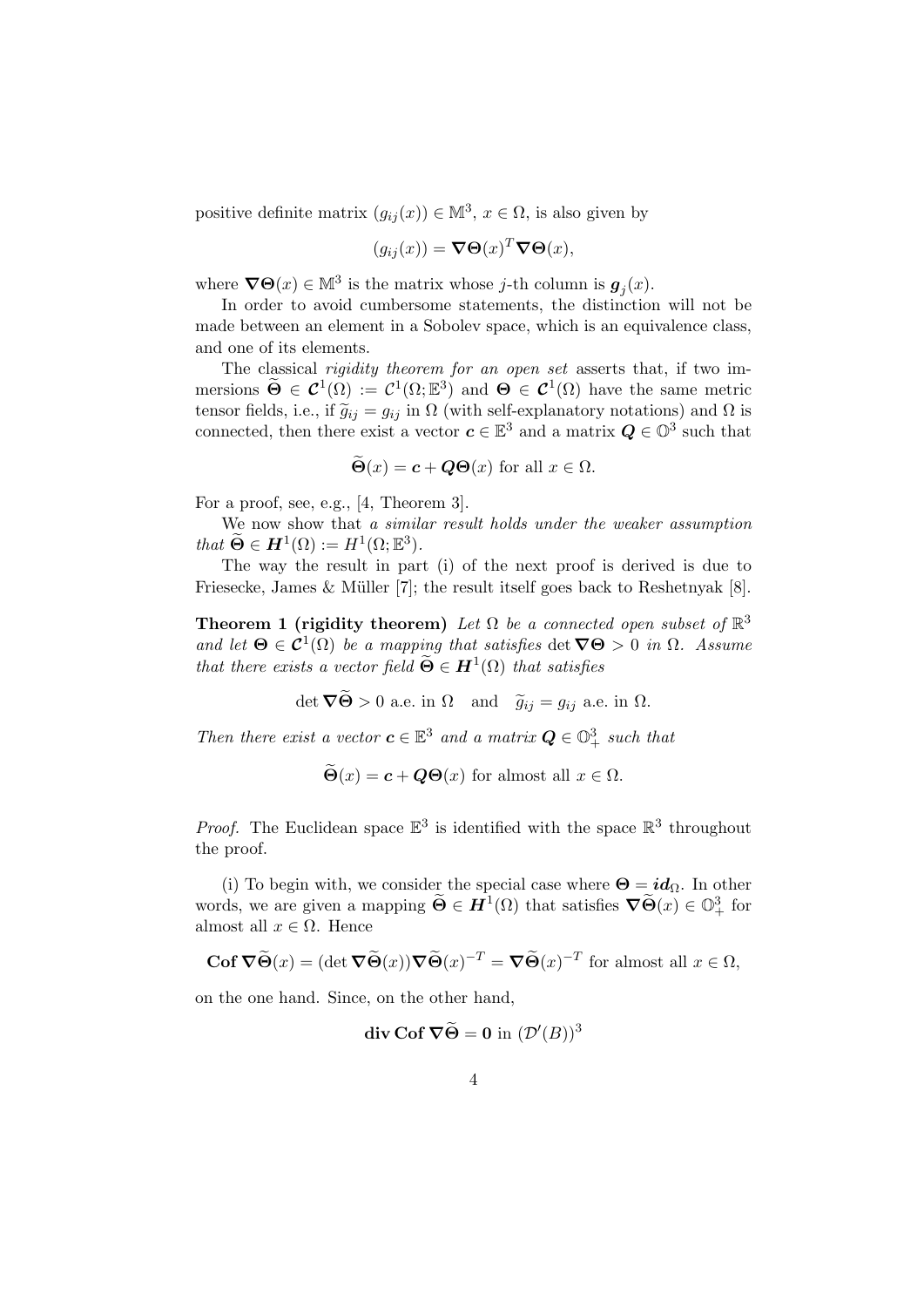in any open ball B such that  $\overline{B} \subset \Omega$  (to see this, combine the classical Piola identity in the space  $\mathcal{C}^2(\overline{B})$  with the density of  $\mathcal{C}^2(\overline{B})$  in  $H^1(B)$ ), we conclude that

$$
\Delta \widetilde{\Theta} = \text{div } \text{Cof } \nabla \widetilde{\Theta} = 0 \text{ in } (\mathcal{D}'(B))^3.
$$

Hence  $\widetilde{\Theta} = (\widetilde{\Theta}_j) \in (\mathcal{C}^{\infty}(\Omega))^3$ . For such mappings, the identity

$$
\Delta(\partial_i \widetilde{\Theta}_j \partial_i \widetilde{\Theta}_j) = 2 \partial_i \widetilde{\Theta}_j \partial_i (\Delta \widetilde{\Theta}_j) + 2 \partial_{ik} \widetilde{\Theta}_j \partial_{ik} \widetilde{\Theta}_j,
$$

together with the relations  $\Delta \widetilde{\Theta}_j = 0$  and  $\partial_i \widetilde{\Theta}_j \partial_i \widetilde{\Theta}_j = 3$  in  $\Omega$ , shows that  $\partial_{ik}\tilde{\Theta}_i = 0$  in  $\Omega$ . The assumed connectedness of  $\Omega$  then implies that there exist a vector  $c \in \mathbb{E}^3$  and a matrix  $Q \in \mathbb{O}^3_+$  (by assumption,  $\nabla \widetilde{\Theta}(x) \in \mathbb{O}^3_+$ for almost all  $x \in \Omega$ ) such that

$$
\tilde{\Theta}(x) = c + Q \, \text{ox} \text{ for almost all } x \in \Omega.
$$

(ii) We consider next the general case. Let  $x_0 \in \Omega$  be given. Since  $\Theta$  is an immersion, the local inversion theorem can be applied; there thus exist bounded open neighborhoods U of  $x_0$  and  $\hat{U}$  of  $\Theta(x_0)$  satisfying  $\overline{U} \subset \Omega$  and  ${\{\hat{U}\}}^{-} \subset \Theta(\Omega)$ , such that the restriction  $\Theta_U$  of  $\Theta$  to U can be extended to a  $\mathcal{C}^1$ -diffeomorphism from  $\overline{U}$  onto  $\{\widehat{U}\}^-$ .

Let  $\Theta^{-1} : \widehat{U} \to U$  denote the inverse mapping of  $\Theta_U$ , which therefore satisfies  $\widehat{\nabla} \Theta^{-1}(\widehat{x}) = (\nabla \Theta(x))^{-1}$  for all  $\widehat{x} = \Theta(x) \in \widehat{U}$  (the notation  $\widehat{\nabla}$ <br>indicates that differentiation is comised out with negaset to the variable  $\widehat{x} \in \widehat{\nabla}$ indicates that differentiation is carried out with respect to the variable  $\hat{x} \in$  $U$ ). Define the composite mapping

$$
\widehat{\Phi} := \widetilde{\Theta} \cdot \Theta^{-1} : \widehat{U} \to \mathbb{R}^3.
$$

Since  $\widetilde{\Theta} \in H^1(U)$  and  $\Theta^{-1}$  can be extended to a  $\mathcal{C}^1$ -diffeomorphism from  $\{\widehat{U}\}$ <sup>-</sup> onto  $\overline{U}$ , it follows that  $\widehat{\Phi} \in H^1(\widehat{U})$  and that

$$
\widehat{\nabla}\widehat{\Phi}(\widehat{x}) = \nabla\widetilde{\Theta}(x)\widehat{\nabla}\Theta^{-1}(x) = \nabla\widetilde{\Theta}(x)\nabla\Theta(x)^{-1}
$$

for almost all  $\hat{x} = \Theta(x) \in \hat{U}$  (see, e.g., [2, Chapter 3]). Hence the assumptions det  $\nabla\Theta > 0$  in  $\Omega$ , det  $\nabla\widetilde{\Theta} > 0$  a.e. in  $\Omega$ , and  $\widetilde{g}_{ij} = g_{ij}$  a.e. in  $\Omega$ , together imply that  $\widehat{\nabla}\widehat{\Phi}(\widehat{x}) \in \mathbb{O}^3_+$  for almost all  $\widehat{x} \in \widehat{U}$ . By (i), there thus exist  $\widehat{a} \in \mathbb{P}^3$  and  $\widehat{A} \in \mathbb{O}^3$  such that exist  $c \in \mathbb{R}^3$  and  $Q \in \mathbb{O}^3_+$  such that

$$
\widehat{\Phi}(\widehat{x}) = \widehat{\Theta}(x) = \mathbf{c} + \mathbf{Q} \, o\widehat{x} \text{ for almost all } \widehat{x} = \Theta(x) \in \widehat{U},
$$

or equivalently, such that

$$
\Xi(x) := \nabla \widetilde{\Theta}(x) \nabla \Theta(x)^{-1} = Q \text{ for almost all } x \in U.
$$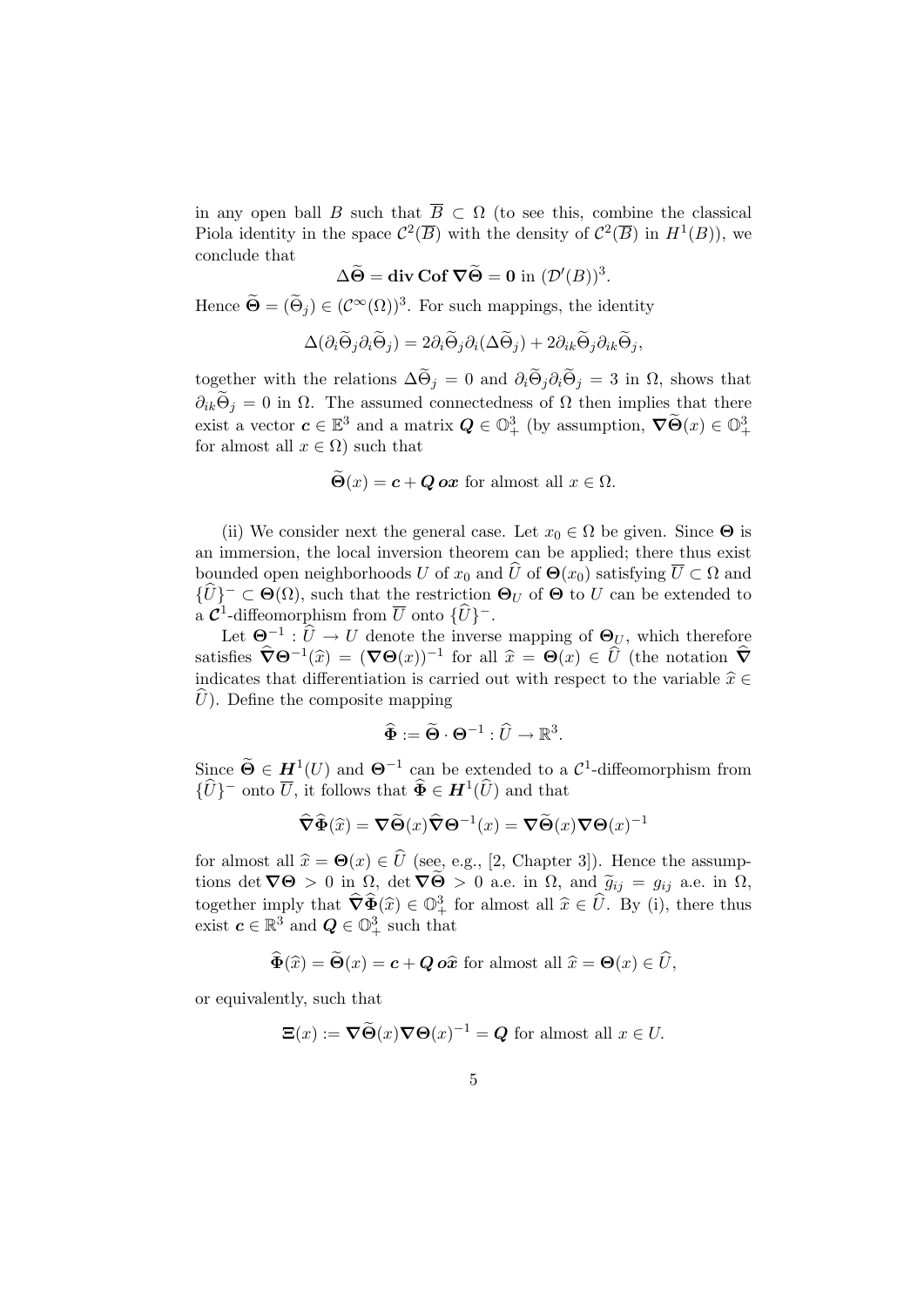Since the point  $x_0 \in \Omega$  is arbitrary, this relation shows that  $\Xi \in L^1_{loc}(\Omega)$ . By a classical result from distribution theory (cf. [9, Section 2.6]), we conclude from the assumed connectedness of  $\Omega$  that  $\Xi(x) = Q$  for almost all  $x \in \Omega$ , and consequently that

$$
\Theta(x) = c + Q\Theta(x)
$$
 for almost all  $x \in \Omega$ .

 $\Box$ 

*Remarks.* (1) The existence of  $\widetilde{\Theta} \in H^1(\Omega)$  satisfying the assumptions of Theorem 1 thus implies that  $\Theta \in H^1(\Omega)$  and  $\widetilde{\Theta} \in C^1(\Omega)$ .

(2) If  $\widetilde{\Theta} \in \mathcal{C}^1(\Omega)$ , the assumptions det  $\nabla \Theta > 0$  in  $\Omega$  and det  $\nabla \widetilde{\Theta} > 0$  in  $\Omega$  are no longer necessary; but then it can only be concluded that  $Q \in \mathbb{O}^3$ : This is the classical rigidity theorem, of which Liouville's theorem is the special case corresponding to  $\Theta = id_{\Omega}$ .

(3) By contrast, if the mapping  $\Theta$  is assumed to be instead in the space  $H^1(\Omega)$  (as in the statement of Theorem 1), an assumption about the sign of det  $\nabla\Theta$  becomes necessary. To see this, let (for instance)  $\Omega$  be an open ball centered at the origin in  $\mathbb{R}^3$  and let  $\widetilde{\Theta}(x) = x$  if  $x_1 \geq 0$  and  $\widetilde{\Theta}(x) =$  $(-x_1, x_2, x_3)$  if  $x_1 \leq 0$ . Then  $\widetilde{\Theta} \in H^1(\Omega)$  and  $\nabla \widetilde{\Theta} \in \mathbb{O}^3$  a.e. in  $\Omega$ ; yet there does not exist any orthogonal matrix such that  $\widetilde{\Theta}(x) = \mathbf{Q} \mathbf{O} x$  for all  $x \in \Omega$ , since  $\widetilde{\Theta}(\Omega) \subset \{x \in \mathbb{R}^3 : x_1 \geq 0\}.$ 

(4) If a mapping  $\Theta \in C^1(\Omega)$  satisfies det  $\nabla \Theta > 0$  in  $\Omega$ , then  $\Theta$  is an immersion. Conversely, if  $\Omega$  is a connected open set and  $\Theta \in C^1(\Omega)$  is an immersion, then either det  $\nabla \Theta > 0$  in  $\Omega$  or det  $\nabla \Theta < 0$  in  $\Omega$ . The assumption that det  $\nabla\Theta > 0$  in  $\Omega$  made in Theorem 1 is simply intended to fix ideas (a similar result clearly holds under the other assumption).

(5) A little further ado shows that the conclusion of Theorem 1 is still valid if  $\widetilde{\Theta} \in H^1(\Omega)$  is replaced by the weaker assumption  $\widetilde{\Theta} \in H^1_{loc}(\Omega)$ .

### 2 The submanifold of rigid displacements

All the results needed below about submanifolds in infinite-dimensional Banach spaces are found in [1]. If  $M$  is a submanifold, the tangent space to M at  $m \in \mathcal{M}$  is denoted  $T_m \mathcal{M}$ .

We now establish that the set M formed by all the mappings  $\widetilde{\Theta} \in$  $H^1(\Omega)$  that satisfy the assumptions of the rigidity theorem for an open set (Theorem 1) is a finite-dimensional submanifold of the space  $\mathbf{H}^1(\Omega)$ . Note that the assumption  $\Theta \in H^1(\Omega)$  has been added to those of Theorem 1, simply to guarantee that the set  $\mathcal M$  is non-empty.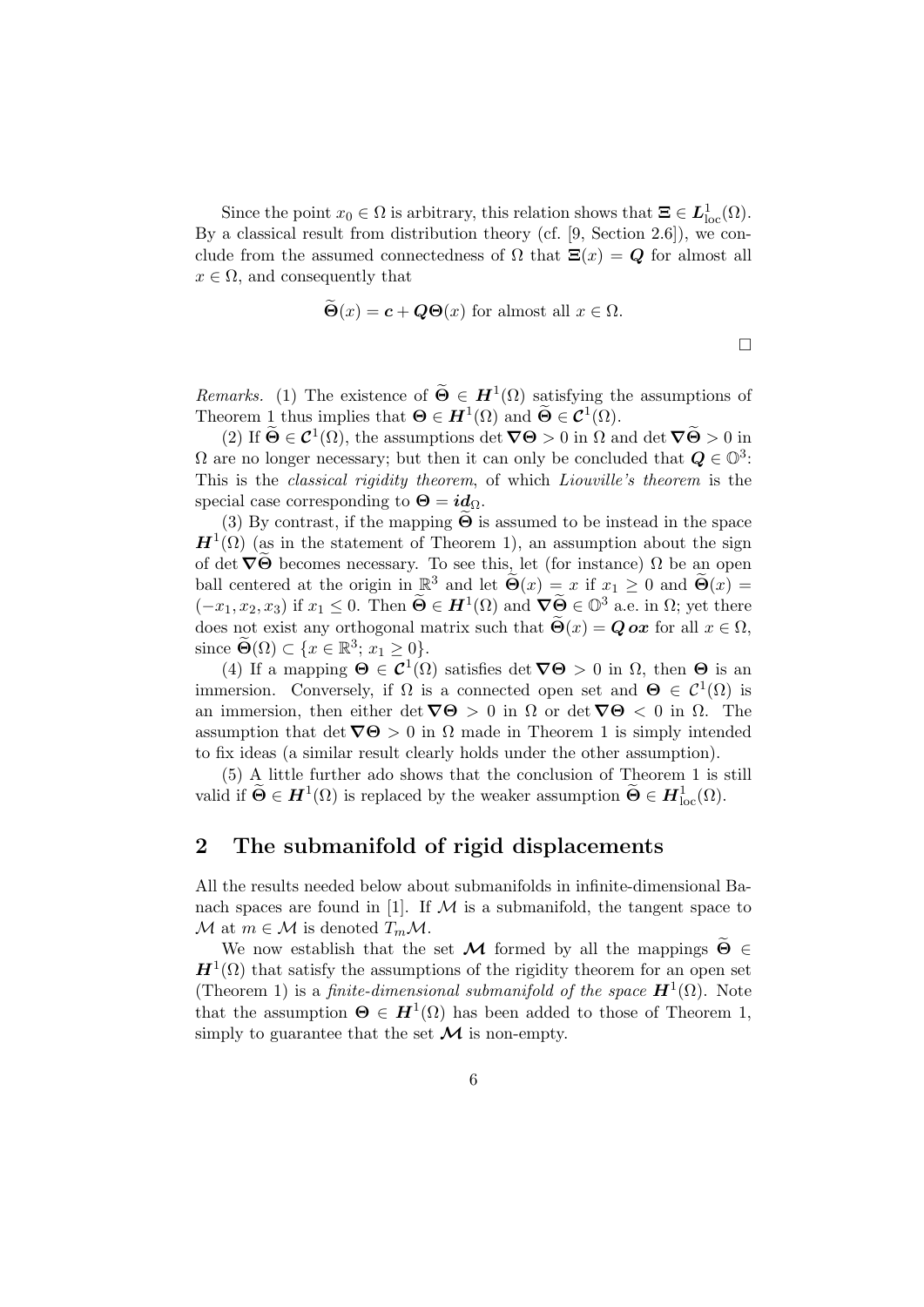We also characterize the *tangent space to*  $\mathcal M$  *at*  $\Theta$ . Another equally important characterization of the same tangent space, involving this time the linearized change of metric tensor, will be given in Theorem 3.

The notations used here are the same as in Section 1; in particular,  $\mathbf{H}^1(\Omega) = H^1(\Omega; \mathbb{E}^3), \mathbf{C}^1(\Omega) = C^1(\Omega; \mathbb{E}^3),$  and  $\widetilde{g}_{ij}$  and  $g_{ij}$  designate the co-<br>unright components of the metric tensor fields respectively associated with variant components of the metric tensor fields respectively associated with the mappings  $\Theta$  and  $\Theta$ .

**Theorem 2** Let  $\Omega$  be a connected open subset of  $\mathbb{R}^3$  and let  $\Theta \in \mathcal{C}^1(\Omega)$  $\mathbf{H}^{1}(\Omega)$  be a mapping that satisfies det  $\nabla\Theta > 0$  in  $\Omega$ . Then the set

$$
\mathcal{M} := \{ \widetilde{\Theta} \in H^1(\Omega) ; \det \nabla \widetilde{\Theta} > 0 \text{ and } \widetilde{g}_{ij} = g_{ij} \text{ a.e. in } \Omega \}
$$

is a submanifold of class  $\mathcal{C}^{\infty}$  and of dimension 6 of the space  $\mathbf{H}^{1}(\Omega)$  and its tangent space at  $\Theta$  is given by

$$
T_{\Theta}\mathcal{M} = \{\widetilde{\mathbf{v}} \in \mathbf{H}^1(\Omega); \exists \mathbf{c} \in \mathbb{E}^3, \exists \mathbf{A} \in \mathbb{A}^3, \widetilde{\mathbf{v}} = \mathbf{c} + \mathbf{A}\Theta \text{ a.e. in } \Omega\}.
$$

*Proof.* The linear mapping  $f$  defined by

$$
\boldsymbol{f}:(\boldsymbol{c},\boldsymbol{F})\in\mathbb{E}^3\times\mathbb{M}^3\to\boldsymbol{f}(\boldsymbol{c},\boldsymbol{F}):=\boldsymbol{c}+\boldsymbol{F}\boldsymbol{\Theta}\in\boldsymbol{H}^1(\Omega)
$$

is injective. To see this, let  $c \in \mathbb{E}^{3}$  and  $F \in \mathbb{M}^{3}$  be such that  $\chi(x) :=$  $c + F\Theta(x) = 0$  for almost all  $x \in \Omega$ . Then  $\nabla \chi(x) = F\nabla \Theta(x) = 0$  for almost all  $x \in \Omega$  and thus  $\mathbf{F} = \mathbf{0}$  since det  $\nabla \Theta > 0$  in  $\Omega$  by assumption.

Consequently, the image  $f(\mathbb{E}^3 \times \mathbb{M}^3)$  is a linear subspace of dimension 12 of  $H^1(\Omega)$  and  $f$  is a  $\mathcal{C}^{\infty}$ -diffeomorphism between  $\mathbb{E}^3 \times \mathbb{M}^3$  and  $f(\mathbb{E}^3 \times \mathbb{M}^3)$ , since  $f$  is linear and this image is finite-dimensional.

By the rigidity theorem (Theorem 1), the set  $\mathcal M$  may be equivalently defined as

$$
\mathcal{M}=f(\mathbb{E}^3\times \mathbb{O}^3_+).
$$

Since  $\mathbb{E}\times\mathbb{O}^3_+$  is a submanifold of class  $\mathcal{C}^\infty$  and of dimension 6 of  $\mathbb{E}^3\times\mathbb{M}^3$  (the special orthogonal group  $\mathbb{O}^3_+$  is a submanifold of class  $\mathcal{C}^\infty$  and of dimension 3 of  $\mathbb{M}^3$ ) and submanifolds of class  $\mathcal{C}^\infty$  are preserved by  $\mathcal{C}^\infty$ -diffeomorphisms, M is thus a submanifold of class  $\mathcal{C}^{\infty}$  and of dimension 6 of  $f(\mathbb{E}^{3} \times \mathbb{M}^{3})$ .

Noting that the closed subspace  $f(\mathbb{E}^3 \times \mathbb{M}^3)$  is "split" in  $H^1(\Omega)$  since any closed subspace of the Hilbert space  $H^1(\Omega)$  has a closed complement in it, we thus conclude that M is also a *submanifold of class*  $\mathcal{C}^{\infty}$  and of dimension 6 of  $\mathbf{H}^1(\Omega)$  (this conclusion immediately follows from the definition of a submanifold; see [1, Definition 3.2.1]).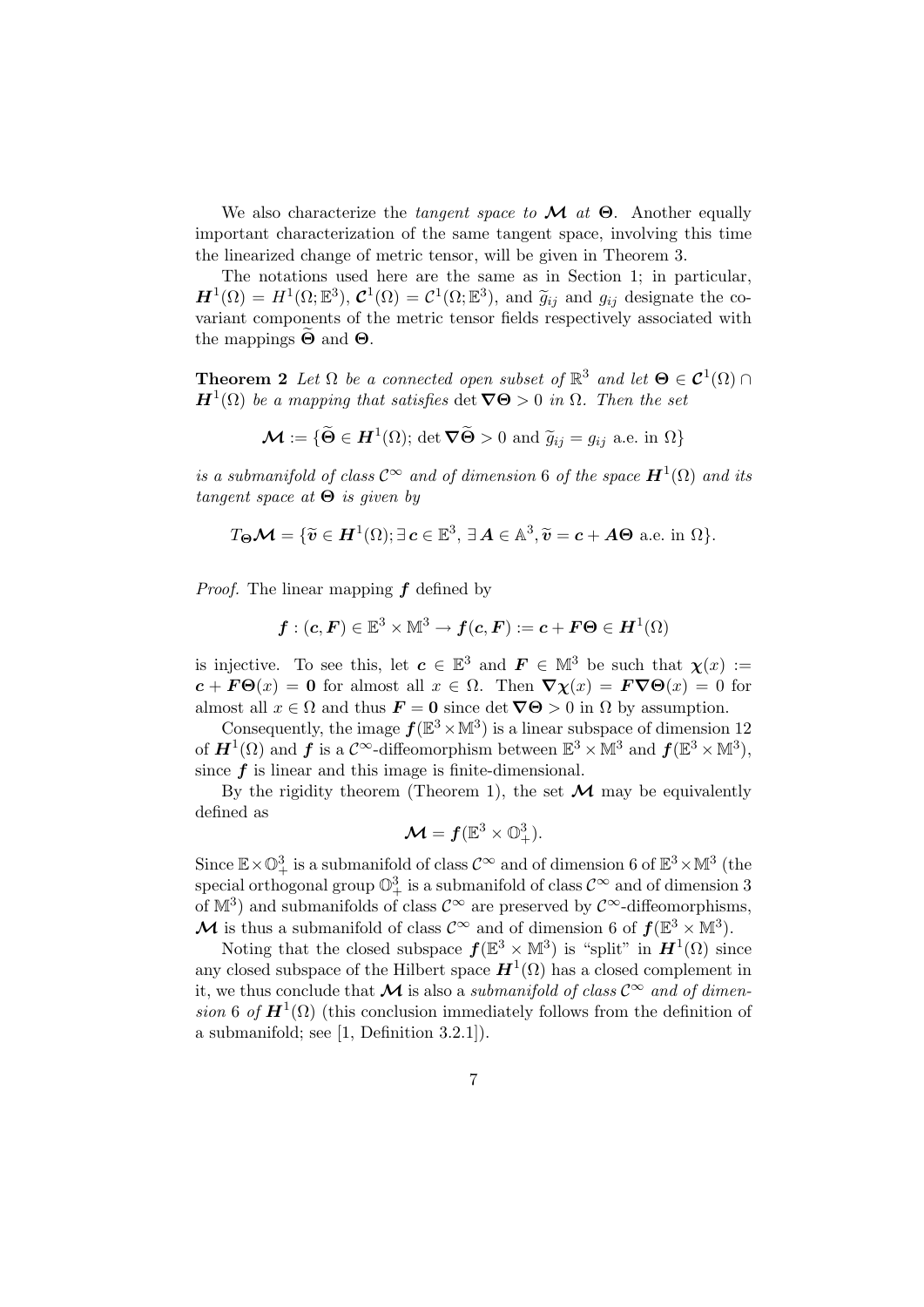Since  $f$  is linear and  $T_I \mathbb{O}^3_+ = \mathbb{A}^3$ , the tangent space to  $\mathcal M$  at  $\Theta$  is given by

$$
T_{\Theta}\mathcal{M} = T_{\boldsymbol{f}(0,\boldsymbol{I})}\boldsymbol{f}(\mathbb{E}^3 \times \mathbb{O}^3_+) = \boldsymbol{f}(T_{(0,\boldsymbol{I})}(\mathbb{E}^3 \times \mathbb{O}^3_+)) = \boldsymbol{f}(\mathbb{E}^3 \times \mathbb{A}^3)
$$
  
= { $\tilde{v} \in \boldsymbol{H}^1(\Omega)$ ;  $\exists \boldsymbol{c} \in \mathbb{E}^3$ ,  $\exists \boldsymbol{A} \in \mathbb{A}^3$ ,  $\tilde{v} = \boldsymbol{c} + \boldsymbol{A}\boldsymbol{\Theta}$  a.e. in  $\Omega$ },

and the proof is complete.  $\Box$ 

Remark. Let  $\Omega$  be a connected open subset of  $\mathbb{R}^3$ , let  $\Theta \in \mathcal{C}^1(\Omega)$  be a mapping that satisfies det  $\nabla\Theta > 0$  in  $\Omega$ , and let

$$
\mathcal{M}' := \{ \widetilde{\Theta} \in \mathbf{H}^1_{\mathrm{loc}}(\Omega) ; \, \det \nabla \widetilde{\Theta} > 0 \, \, \mathrm{and} \, \, \widetilde{g}_{ij} = g_{ij} \, \, \mathrm{a.e.} \, \, \Omega \}.
$$

Then it can likewise be established under this weaker assumption on Θ that  $\mathcal{M}'$  is a Fréchet submanifold (see, e.g., [1, Section 3.1]) of class  $\mathcal{C}^{\infty}$  and of dimension 6 of the Fréchet space  $H^1_{loc}(\Omega)$ .

In three-dimensional elasticity in curvilinear coordinates, the set  $\Theta(\Omega)$ is viewed as the reference configuration of a three-dimensional elastic body (under the additional assumption that the immersion  $\Theta$  is injective, but this assumption is irrelevant for our present purposes). Then, for each  $\Theta \in$  $H^1(\Omega)$ , the set  $\widetilde{\Theta}(\Omega)$  is viewed as a *deformed configuration* and the field  $\widetilde{\boldsymbol{v}} \in \boldsymbol{H}^1(\Omega)$  defined by

$$
\widetilde{\Theta} = \Theta + \widetilde{v}
$$

is viewed as a *displacement field* of the reference configuration  $\Theta(\Omega)$ . If in particular  $\widetilde{\Theta} \in \mathcal{M}$ , the field  $\widetilde{v}$  defined in this fashion is called a *rigid* displacement, and the subset  $\mathcal{M}_{\text{rig}}$  of  $H^1(\Omega)$  defined by

$$
\boldsymbol{\mathcal{M}}=\boldsymbol{\Theta}+\boldsymbol{\mathcal{M}}_{\mathrm{rig}}
$$

is accordingly called the manifold of rigid displacements (of the reference configuration  $\Theta(\Omega)$ ). We now recast Theorem 2 in terms of the manifold  $\mathcal{M}_{\mathrm{rig}}$ .

Corollary to Theorem 2 Let  $\Omega$  be a connected open subset of  $\mathbb{R}^3$ , and let  $\mathbf{\Theta} \in \mathcal{C}^1(\Omega) \cap \mathbf{H}^1(\Omega)$  be a mapping that satisfies det  $\nabla \Theta > 0$  in  $\Omega$ . Then the manifold of rigid displacements of the set  $\Theta(\Omega)$ , viz.,

$$
\mathcal{M}_{\mathrm{rig}} := \{ \widetilde{\mathbf{v}} \in \mathbf{H}^1(\Omega) ; \, \det(\nabla \Theta + \nabla \widetilde{\mathbf{v}}) > 0 \text{ and } \widetilde{g}_{ij} = g_{ij} \text{ a.e. in } \Omega \},
$$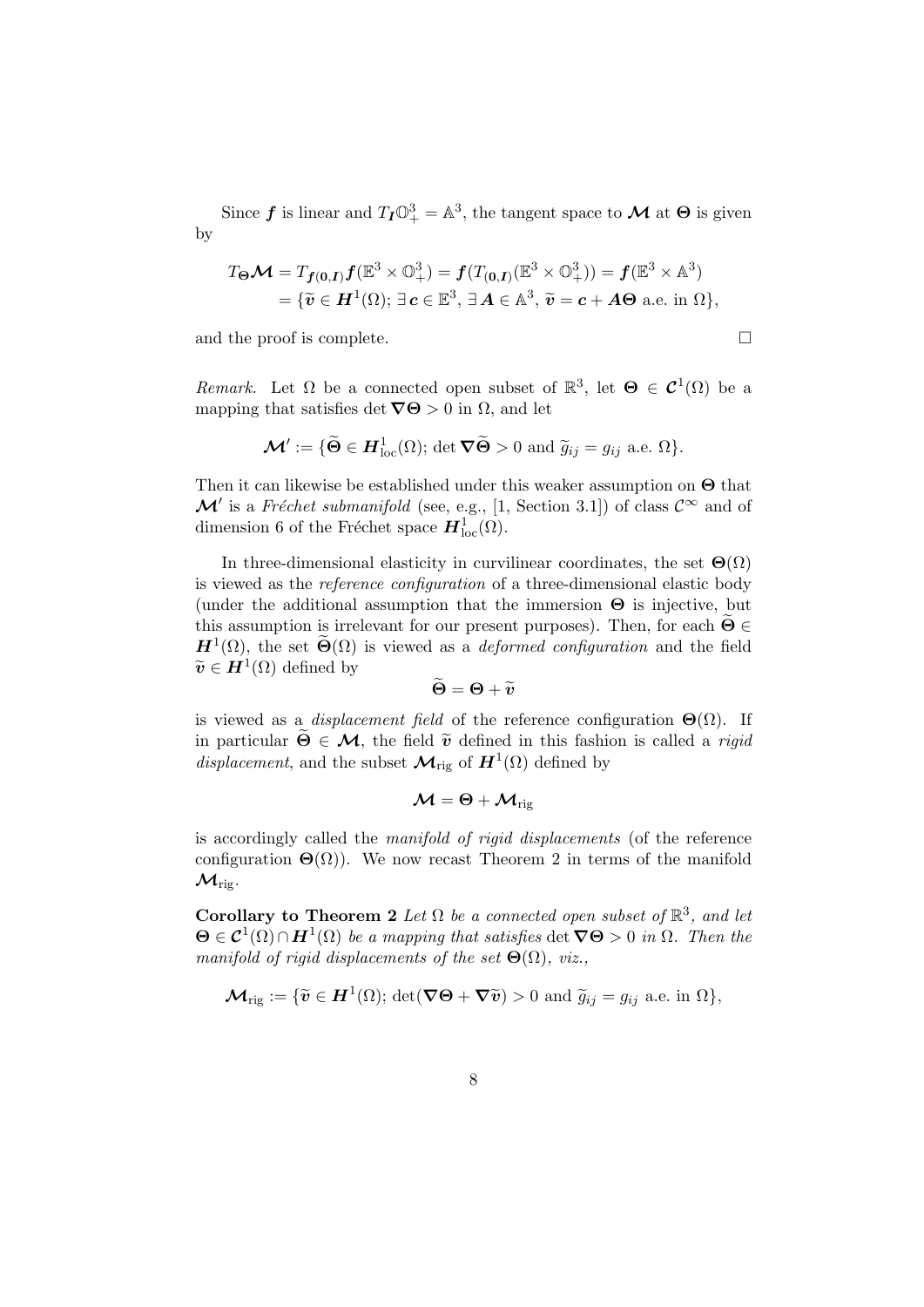is a submanifold of class  $\mathcal{C}^{\infty}$  and of dimension 6 of the space  $\boldsymbol{H}^{1}(\Omega)$  and its tangent space at 0 is given by

$$
T_0 \mathcal{M}_{\text{rig}} = T_{\Theta} \mathcal{M}
$$
  
= { $\tilde{v} \in H^1(\Omega)$ ;  $\exists c \in \mathbb{E}^3$ ,  $\exists A \in \mathbb{A}^3$ ,  $\tilde{v} = c + A\Theta$  a.e. in  $\Omega$  }.

## 3 The infinitesimal rigid displacement lemma in curvilinear coordinates revisited

The covariant components of the linearized change of metric tensor associated with a displacement field  $\tilde{\mathbf{v}}$  of the set  $\Theta(\Omega)$ , viewed as above as a reference configuration, are defined by

$$
e_{i\parallel j}(\widetilde{\boldsymbol{v}}) := \frac{1}{2} [\widetilde{g}_{ij} - g_{ij}]^{\text{lin}},
$$

where  $g_{ij}$  and  $\tilde{g}_{ij}$  are the covariant components of the metric tensors of the sets  $\Theta(\Omega)$  and  $\widetilde{\Theta}(\Omega)$  where  $\widetilde{\Theta} := \Theta + \widetilde{v}$ , and  $[\cdots]$ <sup>lin</sup> denotes the *linear part*<br>with recover to  $\widetilde{v}$  in the expression  $[\cdots]$ . A formal computation immediately with respect to  $\tilde{\mathbf{v}}$  in the expression [ $\cdots$ ]. A formal computation immediately gives

$$
e_{i\parallel j}(\widetilde{\boldsymbol{v}})=\frac{1}{2}(\partial_i \widetilde{\boldsymbol{v}}\cdot \boldsymbol{g}_j+\partial_j \widetilde{\boldsymbol{v}}\cdot \boldsymbol{g}_i), \text{ where } \boldsymbol{g}_i=\partial_i \boldsymbol{\Theta}.
$$

This expression thus shows that

$$
e_{i\parallel j}(\widetilde{\boldsymbol{v}})\in L^2_{\text{loc}}(\Omega) \text{ if } \widetilde{\boldsymbol{v}}\in \boldsymbol{H}^1(\Omega) \text{ and } \boldsymbol{\Theta}\in \mathcal{C}^1(\Omega).
$$

Under this assumption on the mapping  $\Theta$ , a displacement field  $\widetilde{\mathbf{v}} \in \mathbf{H}^1(\Omega)$ <br>that estimates  $e^{-\left(\widetilde{\mathbf{x}}\right)} = 0$  a a in  $\Omega$  is called an infinitesimal misid displacement that satisfies  $e_{i||j}(\tilde{v}) = 0$  a.e. in  $\Omega$  is called an *infinitesimal rigid displacement* of the set  $\Theta(\Omega)$ . Accordingly, the *infinitesimal rigid displacement lemma in* curvilinear coordinates stated in the Introduction consists in identifying the vector space  $\mathcal{V}_{\text{rig}}^{\text{lin}}$  formed by such displacements.

The next theorem shows that this lemma has also a *remarkably simple* interpretation in terms of the manifold  $\mathcal{M}_{\text{rig}}$  of rigid displacements introduced at the end of Section 2.

**Theorem 3** Let  $\Omega$  be a connected open subset of  $\mathbb{R}^3$  and let  $\Theta \in \mathcal{C}^1(\Omega)$  $H^1(\Omega)$  be a mapping that satisfies det  $\nabla\Theta > 0$  in  $\Omega$ . Then the space of infinitesimal rigid displacements of the set  $\Theta(\Omega)$ , viz.,

$$
\mathcal{V}_{\text{rig}}^{\text{lin}} := \{ \widetilde{\boldsymbol{v}} \in \boldsymbol{H}^1(\Omega); \, [\widetilde{g}_{ij} - g_{ij}]^{\text{lin}} = 0 \text{ a.e. in } \Omega \},
$$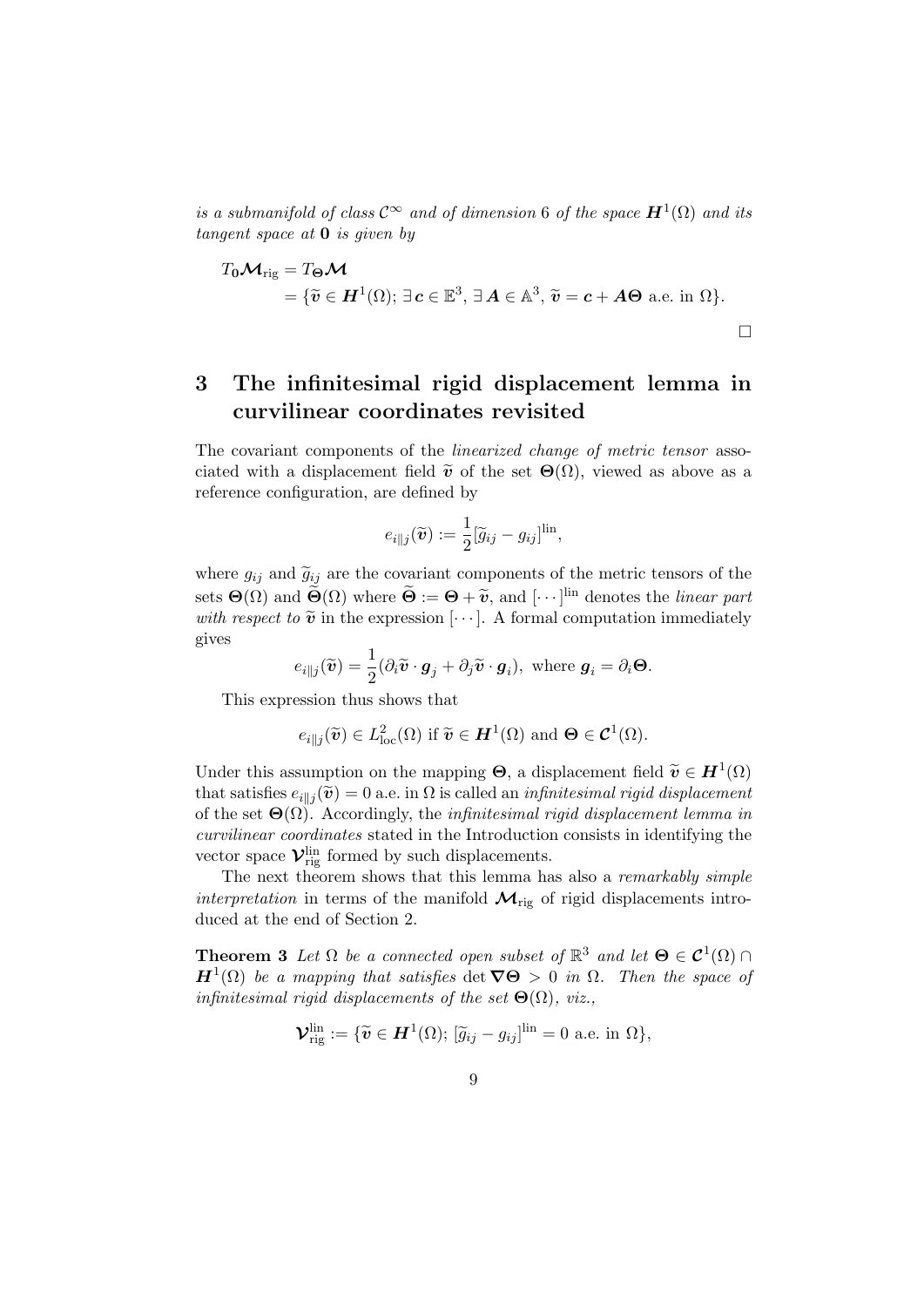is given by

$$
\boldsymbol{\mathcal{V}}_{\mathrm{rig}}^{\mathrm{lin}}=T_0\boldsymbol{\mathcal{M}}_{\mathrm{rig}},
$$

where the tangent space  $T_0 \mathcal{M}_{\text{rig}}$  has been identified in the Corollary to Theorem 2.

*Proof.* Let the vectors  $g^k$  be defined by means of the relations  $g^k \cdot g_\ell = \delta^k_\ell$ in  $\Omega$  and let  $[g^k]_i$  denote the *i*-th Cartesian component of the vector  $g^k$  in the space  $\mathbb{E}^3$ . Let  $\widehat{\Omega} := \Theta(\Omega)$ ,  $\widehat{x} = (\widehat{x}_i) = \Theta(x)$  for all  $x \in \Omega$ ,  $\widehat{\partial}_i := \partial/\partial \widehat{x}_i$ , and  $\widehat{\partial}_{ij} := \partial^2/\partial \widehat{x}_i \partial \widehat{x}_j$ .<br>Civen any  $x_i \in \Omega$ 

Given any  $x_0 \in \Omega$ , there exists by the local inversion theorem an open and connected neighborhood U of  $x_0$  such that  $\overline{U}$  is a compact subset of  $\Omega$  and  $\Theta$  restricted to U can be extended to a  $\mathcal{C}^1$ -diffeomorphism from  $\overline{U}$ onto  $\{\widehat{U}\}^-$ , where  $\widehat{U} := \mathbf{\Theta}(U)$ . Let  $\widehat{\mathbf{\Theta}} : \widehat{U} \to U$  denote the inverse mapping defined in this fashion. If a function v belongs to  $H^1(U)$ , the function  $\hat{v} = v \circ \hat{\Theta}$  belongs to  $H^1(\hat{U})$  since the restriction of  $\Theta$  to U and the mapping  $\hat{\Theta}$  are both Ungebite continuous on their domains of definitions  $\Theta$  are both Lipschitz-continuous on their domains of definitions.

Given a vector field  $\widetilde{\mathbf{v}} \in \mathbf{H}^1(U)$ , let the vector field  $\widehat{\mathbf{v}} = (\widehat{v}_i) \in \mathbf{H}^1(\widehat{U})$ be defined by  $\hat{v}(\hat{x}) = \tilde{v}(x)$  for almost all  $\hat{x} = \Theta(x) \in \hat{U}$ . Then a simple computation based on the chain rule shows that the relations

$$
\widehat{e}_{ij}(\widehat{\boldsymbol{v}})(\widehat{x}) := \frac{1}{2}(\widehat{\partial}_j \widehat{v}_i + \widehat{\partial}_i \widehat{v}_j)(\widehat{x}) = (e_{k\| \ell}(\widetilde{\boldsymbol{v}}) [\boldsymbol{g}^k]_i [\boldsymbol{g}^\ell]_j)(x)
$$

hold for almost all  $\hat{x} = \Theta(x) \in \hat{U}$ .

Hence the relations  $e_{i||j}(\tilde{\boldsymbol{v}}) = 0$  in U imply that  $\hat{e}_{ij}(\hat{\boldsymbol{v}}) = 0$  in U. Conservative quently, the identity

$$
\widehat{\partial}_{jk}\widehat{v}_i = \widehat{\partial}_j\widehat{e}_{ik}(\widehat{\boldsymbol{v}}) + \widehat{\partial}_k\widehat{e}_{ij}(\widehat{\boldsymbol{v}}) - \widehat{\partial}_i\widehat{e}_{jk}(\widehat{\boldsymbol{v}}) \text{ in } \mathcal{D}'(\widehat{U})
$$

shows that  $\widehat{\partial}_{jk}\widehat{v}_i = 0$  in  $\mathcal{D}'(\widehat{U})$ . By the same result in distribution theory as that used in the proof of Theorem 1, each function  $\hat{v}_i$  is thus a polynomial<br>of degree  $\leq 1$  (the set  $\hat{U}$  is connected). In other words, there exist a vector of degree  $\leq 1$  (the set  $\widehat{U}$  is connected). In other words, there exist a vector  $c \in \mathbb{E}^3$  and a matrix  $A \in \mathbb{M}^3$  such that  $\widehat{v}(\widehat{x}) = c + A \overline{\omega} \widehat{x}$  for almost all  $\widehat{x} \in \widehat{U}$ <br>and the relations  $\widehat{x}$  ( $\widehat{x}$ ) = 0 further imply that  $A \subset \mathbb{A}^3$ . We thus conclude and the relations  $\widehat{e}_{ij}(\widehat{\mathbf{v}}) = 0$  further imply that  $\mathbf{A} \in \mathbb{A}^3$ . We thus conclude that

$$
\widetilde{\boldsymbol{v}}(x) = \boldsymbol{c} + \boldsymbol{A}\boldsymbol{\Theta}(x) \text{ for almost all } x \in U.
$$

Since the point  $x_0$  is arbitrary and  $\Omega$  is connected, this relation holds in fact for almost all  $x \in \Omega$  (given any  $x_1 \in \Omega$ , cover any path joining  $x_0$  to  $x_1$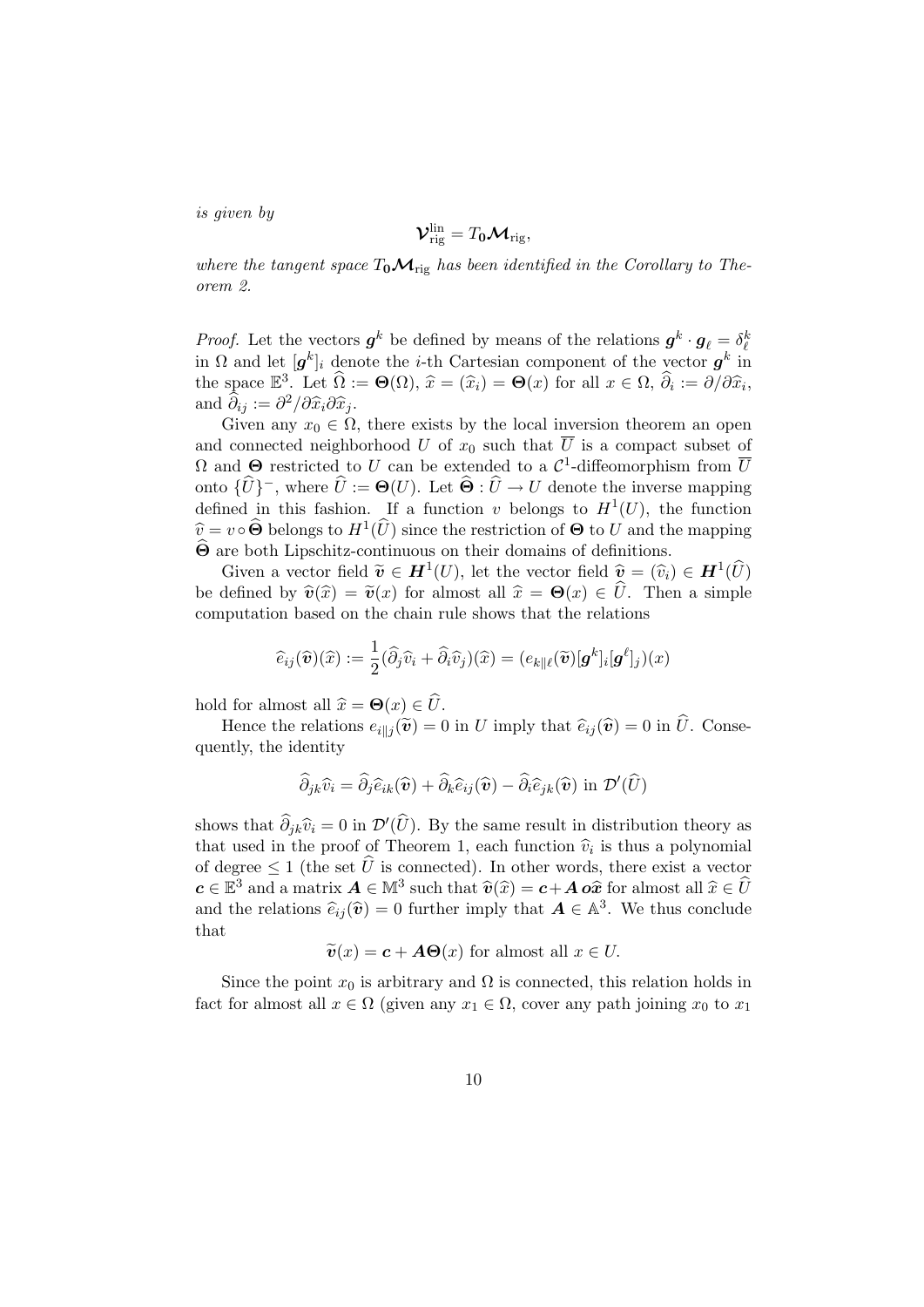by a finite number of neighborhoods similar to  $U$  and repeat the previous argument). In other words,

$$
\mathcal{V}_{\mathrm{rig}}^{\mathrm{lin}} = \{ \widetilde{\boldsymbol{v}} \in \boldsymbol{H}^1(\Omega); \, \exists \, \boldsymbol{c} \in \mathbb{E}^3, \, \exists \, \boldsymbol{A} \in \mathbb{A}^3, \, \widetilde{\boldsymbol{v}} = \boldsymbol{c} + \boldsymbol{A}\boldsymbol{\Theta} \text{ a.e. in } \Omega \}.
$$

The conclusion then follows from the Corollary to Theorem 2.  $\Box$ 

Remarks. (1) Theorem 3 indicates why an "infinitesimal" rigid displacement should preferably be called a "*linearized*" rigid displacement.

(2) The proof of Theorem 3 also shows that, under the weaker assumption  $\Theta \in \mathcal{C}^1(\Omega)$ , a vector field  $\widetilde{\mathbf{v}} \in H^1_{\text{loc}}(\Omega)$  satisfies  $e_{i||j}(\widetilde{\mathbf{v}}) = 0$  a.e. in  $\Omega$  if and only if there exist a vector  $c \in \mathbb{E}^3$  and a matrix  $A \in \mathbb{A}^3$  such that  $\widetilde{v} = c + A\Theta$ a.e. in  $\Omega$ .

The manifold of rigid displacements can be equivalently written as

$$
\mathcal{M}_{\text{rig}} = \{ \widetilde{\mathbf{v}} \in \mathbf{H}^1(\Omega) ; \det(\nabla \Theta + \nabla \widetilde{\mathbf{v}}) > 0 \text{ a.e. in } \Omega, \mathcal{F}_{ij}(\widetilde{\mathbf{v}}) = \mathbf{0} \text{ a.e. in } \Omega \},
$$
  
where the mappings  $\mathcal{F}_{ij} : \mathbf{H}^1(\Omega) \to L^1(\Omega)$  are defined by

$$
\mathcal{F}_{ij}(\widetilde{\boldsymbol{v}}):=\partial_i(\boldsymbol{\Theta}+\widetilde{\boldsymbol{v}})\cdot\partial_j(\boldsymbol{\Theta}+\widetilde{\boldsymbol{v}})-\partial_i\boldsymbol{\Theta}\cdot\partial_j\boldsymbol{\Theta},\quad \widetilde{\boldsymbol{v}}\in \boldsymbol{H}^1(\Omega).
$$

Such mappings are clearly Fréchet-differentiable and their Gâteaux derivatives at **0** are given by  $D\mathcal{F}_{ij}(\mathbf{0})\tilde{\mathbf{v}} = 2e_{i||j}(\tilde{\mathbf{v}})$  for all  $\tilde{\mathbf{v}} \in \mathbf{H}^1(\Omega)$ , by definition of the functions  $e_{i\parallel j}(\tilde{\boldsymbol{v}})$ . Theorem 3 thus shows that

$$
T_0 \mathcal{M}_{\text{rig}} = {\tilde{v} \in \mathbf{H}^1(\Omega); D\mathcal{F}_{ij}(0)\tilde{v} = 0 \text{ a.e. in } \Omega}.
$$

In other words, the space  $T_0 \mathcal{M}_{\text{rig}}$  has the expression that is naturally expected, albeit often delicate to establish, of the tangent space to a submanifold of an infinite-dimensional Banach space defined by means of equations; see in this respect [1, Chapter 3].

#### Acknowledgment

The work of the second author was partially supported by Research Project No. 9380037 from City University of Hong Kong, whose contribution is gratefully acknowledged.

#### References

[1] Abraham R., Marsden, J.E. and Ratiu, T.: Manifolds, Tensor Analysis, and Applications, Second Edition, Springer-Verlag, New York, 1988.